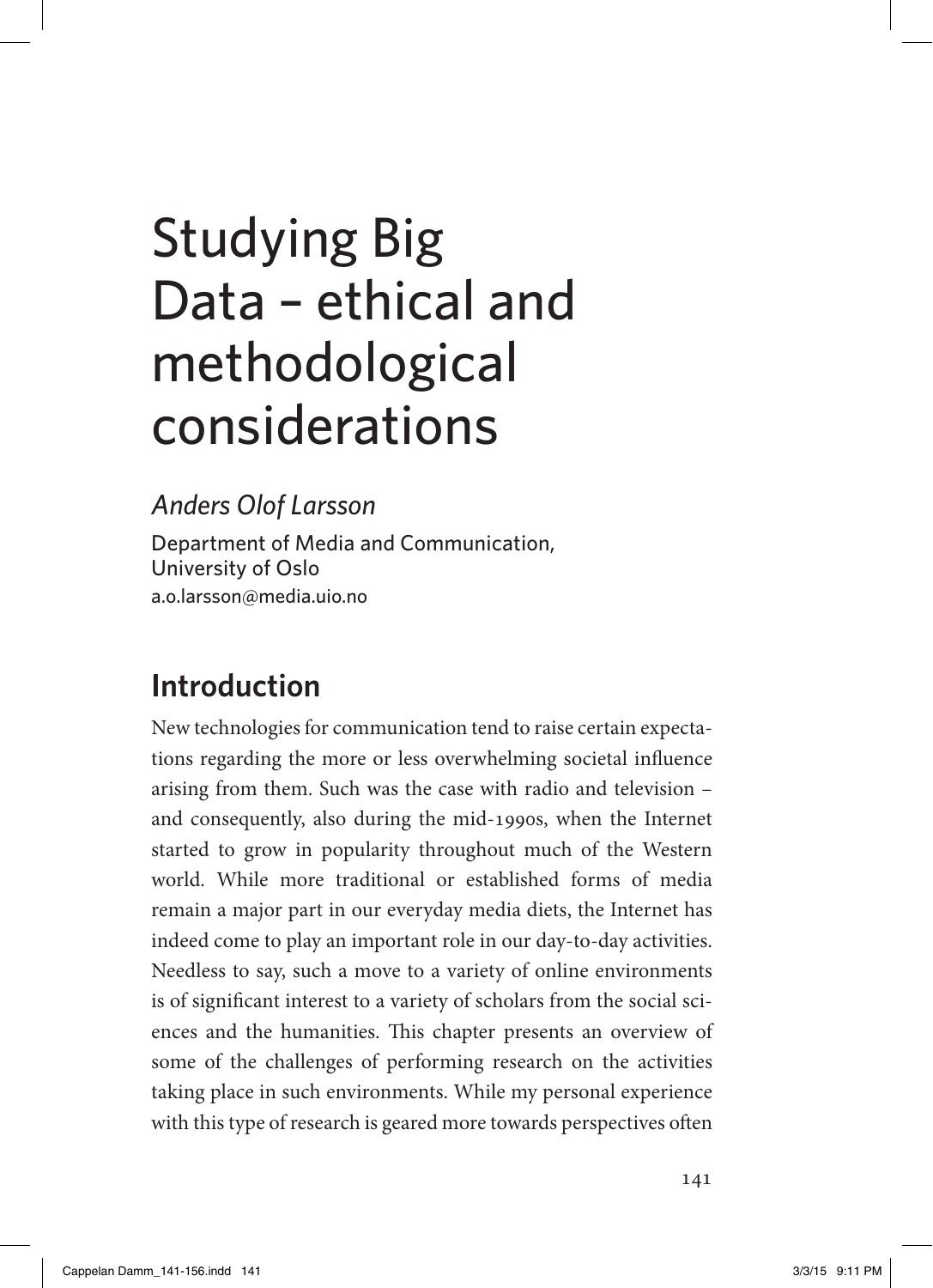associated with the social sciences – specifically various aspects of online political communication – it is my hope that the concerns raised will also resonate with readers who approach studies of online environments from other perspectives.

Specifically, the focus here is on the phase in the development of the Internet often referred to as the «Web 2.0.» While there is not detailed agreement on what this supposed second stage of the World Wide Web entails, attempts towards a definition tend to revolve around ideas of increased user participation (e.g. O'Reilly, 2005). As suggested by Small, «Whereas Web 1.0 was 'read-only,' Web 2.0 is 'read/write,' allowing online users to contribute to the content rather than just being passive viewers» (Small, 2012: 91). Often discussed in conjunction with so-called social media services (such as Twitter or Facebook), services that are more or less dependent on such active user communities, the 2.0 variety of the Internet has received plenty of societal as well as scholarly interest – as well as its fair share of what must be labeled «hype.» The uses of such services, then, are often thought to yield «Big Data» – orderly traces of online activity of potential interest to researchers in multiple fields. While usage rates and modes of social media vary, these types of services are arguably here to stay – although we should not expect the services currently in fashion to remain so forever. What we can expect is for the data deluge created by these services to persist – and to grow in size.

While the term «Big Data» can be tagged onto a multitude of discussions regarding the increased possibilities of tracing, archiving, storing and analyzing online data, the specific appropriation of the term here deals with how masses of data are gathered from social media services like the ones discussed previously and subsequently analyzed for research purposes. In so doing, I would like to discuss two broad thematic groups of challenges that researchers often face when doing research on social media. The first group deals with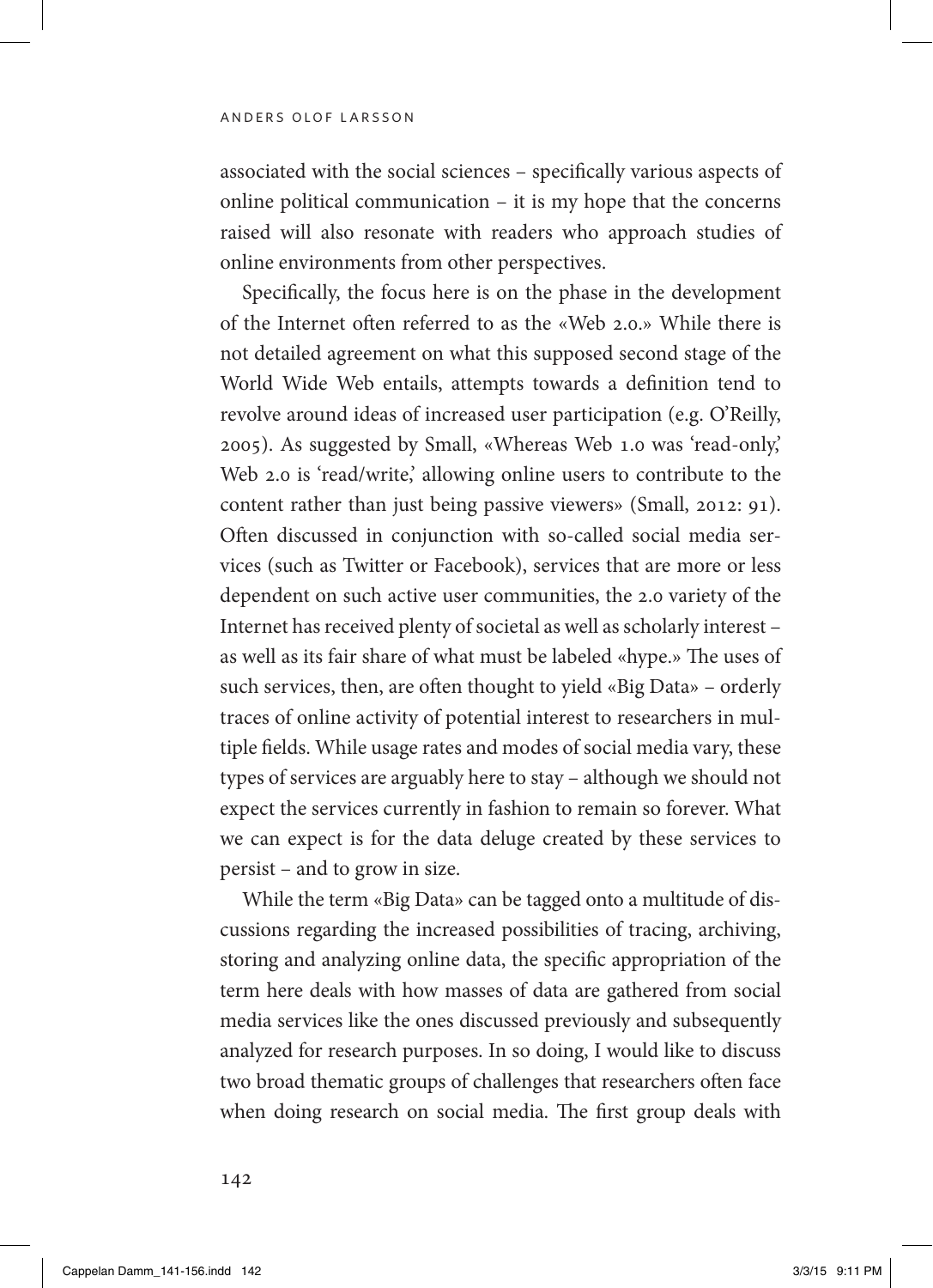ethical issues, while the latter concerns more methodological possibilities and problems. Before delving into these issues, though, we need to look a bit closer at the term «Big Data» and its many connotations.

#### **Big Data – size is everything?**

As with the Web 2.0 concept, the term «Big Data» carries with it a number of differently ascribed meanings and ideas. As the name implies, definitions often involve discussions regarding the swelling size of the data sets that researchers as well as other professionals now have to deal with. Indeed, the growing use of social media combined with the increased sophistication of tools for «scraping» such online environments for data has provided «an ocean of data» (Lewis, Zamith, and Hermida, 2013: 35) that mirrors such new activities: Facebook updates, tweets, Instagram photos, etc. Such vast amounts of data can be collected and curated from a number of different services and with several purposes in mind – for scholarly efforts, this has led to claims like Chris Anderson's suggestion that Big Data could lead to «the end of theory» (Anderson, 2008). In essence, the quantities of data now readily available, supposedly at the click of a button, could render scholarly practices like employing theory and sampling rationales obsolete. While Anderson might be correct in that approaches to sampling and data collection more generally when it comes to research dealing with the online environment need to be revisited and reformulated in some instances, the argument is made here that no matter the vastness of the data, the need for some form of theoretical rationale in order to separate «noise from signal» (González-Bailón, 2013: 154) is evident. Indeed, searching for statistically significant correlations in large data sets could be considered an enlightening exercise in research methods, and might even lead to some initial observations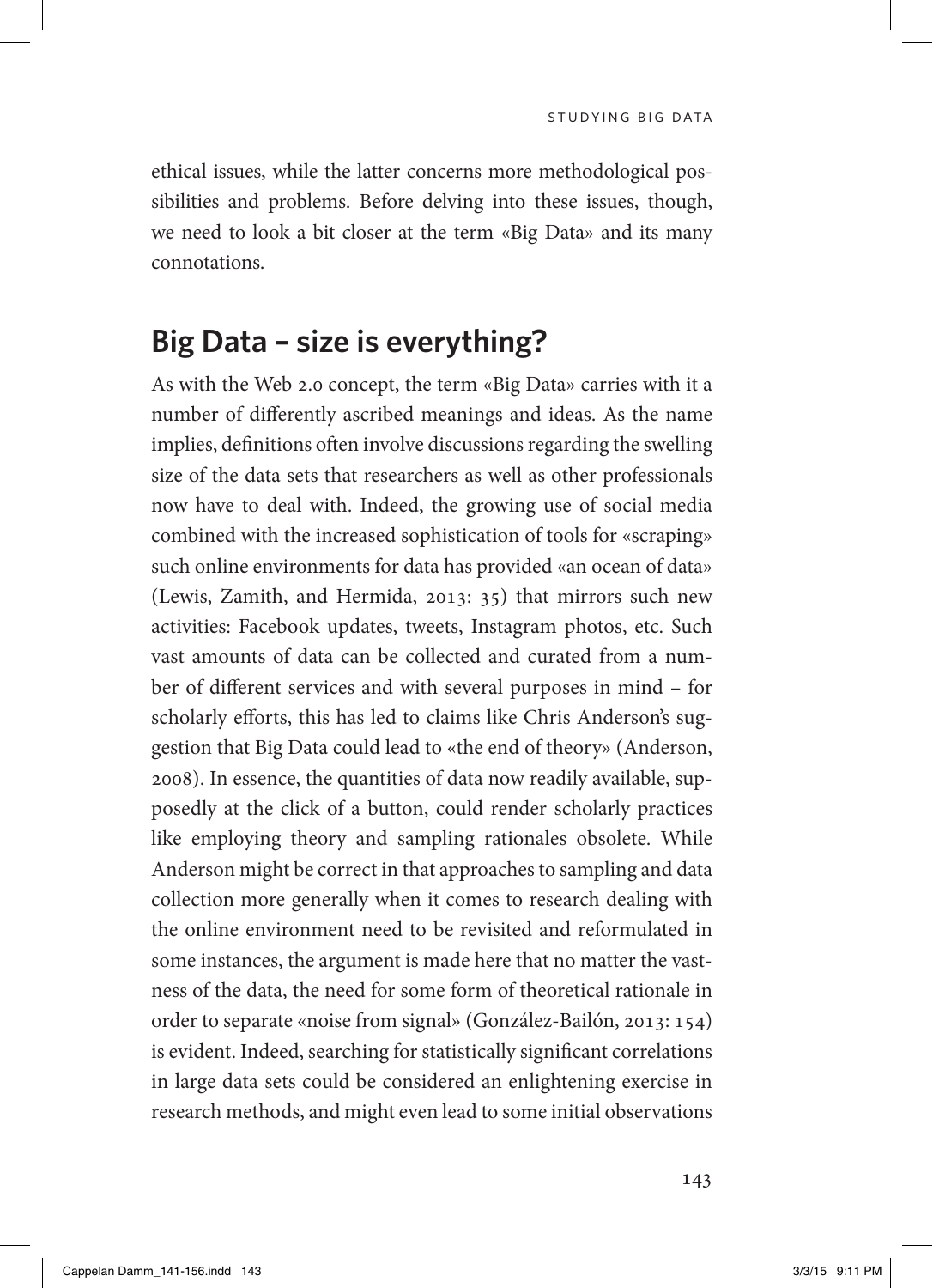that could come in handy at a later stage in a given research project. But as with any collection of empirical data – big or small – one should also recognize the need for social theory to help provide context and guidance in order to separate meaningful relationships between variables from those that are unsubstantial (Silver, 2012).

It follows from this that while the scope of the data – the number of cases gathered and the number of variables employed – is of importance, size is perhaps not all that matters. As suggested by Margetts and Sutcliffe, «Big Data does not necessarily mean interesting data» (Margetts and Sutcliffe, 2013: 141), reminding us not to be blinded by size alone. As such, the quality of the data needs to be taken into account. Perhaps the ways in which data sets derived from social media activity allow for manipulation by the individual researcher should be the focal point. As these data tend to be structured in similar, coherent ways, and as our tools for analysis have grown in sophistication, size becomes an issue primarily with regards to sufficient or insufficient computing power. A large selection of empirical data is of course a good thing, and an absolute necessity in many research settings, but the quality of the data must be considered the first and foremost priority of the individual researcher.

#### **Ethical considerations**

Regarding ethical considerations pertaining to this type of research, I will raise three interrelated issues for discussion: (1) the «open» or «closed» nature of data, (2) communicating this type of research to ethics boards, and finally, (3) the need for respondent consent.

First, developments regarding computing power for collecting, storing and analyzing data are not showing signs of stopping or even plateauing. This implies that issues pertaining to the technical limits of the kind of operations that can be performed need to be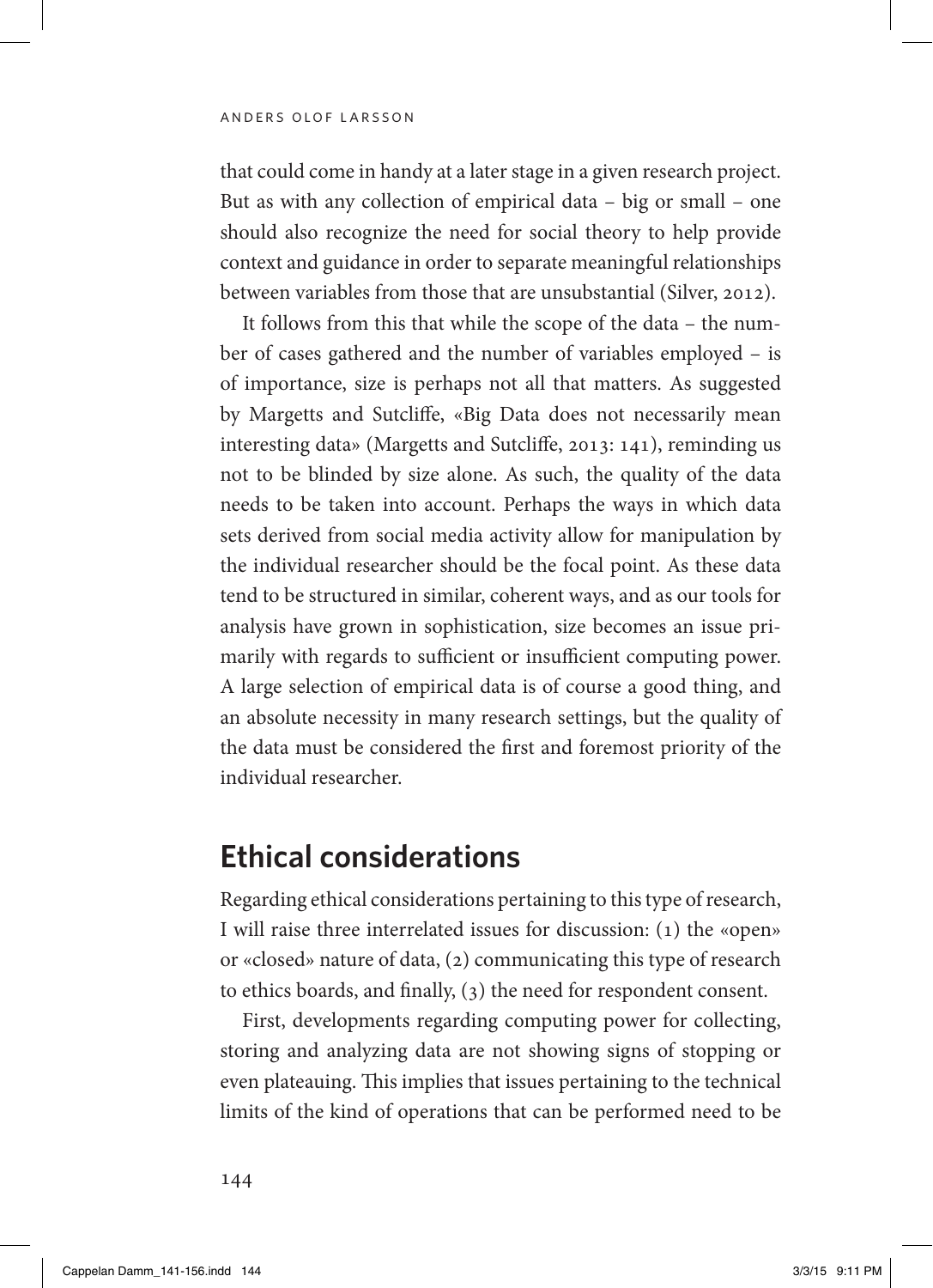studying big data

discussed in tandem with discussions of which types of activities should be performed We might label this a practical approach to research ethics.

As an example, we can point to some considerations that tend to arise when researching two of the currently most popular social media platforms, Twitter and Facebook. While the services differ in terms of modes of use, privacy settings and so on, we can distinguish between more «open» and more «closed» types of data from both platforms. For Twitter, users can add so-called hashtags – keywords formatted with a number sign (#) that signal a willingness on behalf of the user for their tagged tweet to be seen in a specific thematic context – that can assist researchers as well as other interested users in finding and selecting tweets of relevance. Such uses of hashtags are usually prevalent around the time of specific events, such as political elections, and have served as useful criteria for data collection in a series of studies (e.g. Bruns and Highfield, 2013; Larsson and Moe, 2012, 2013; Moe and Larsson, 2012b). However useful the hashtag criterion might be, there is a need to pose the question of what non-hashtagged content of relevance is available. We can readily assume that tweets that do not include these types of selectors may be of interest to researchers concerned with specific themes. While those types of messages could be gathered by using more open searches, we need to remember the aforementioned issue of the intent of the initial sender. The inclusion of hashtags can indeed be seen as a willingness on behalf of the sender to make the tweeted content publically available within a certain thematic context. While there are other, non-hashtag based modes of researching online political communication (e.g. Ausserhofer and Maireder, 2013), we need to take the open or closed nature of the data into account and shape our research approaches accordingly.

The same reasoning can (taking into account obvious differences regarding the specificities of the platform) be applied when dealing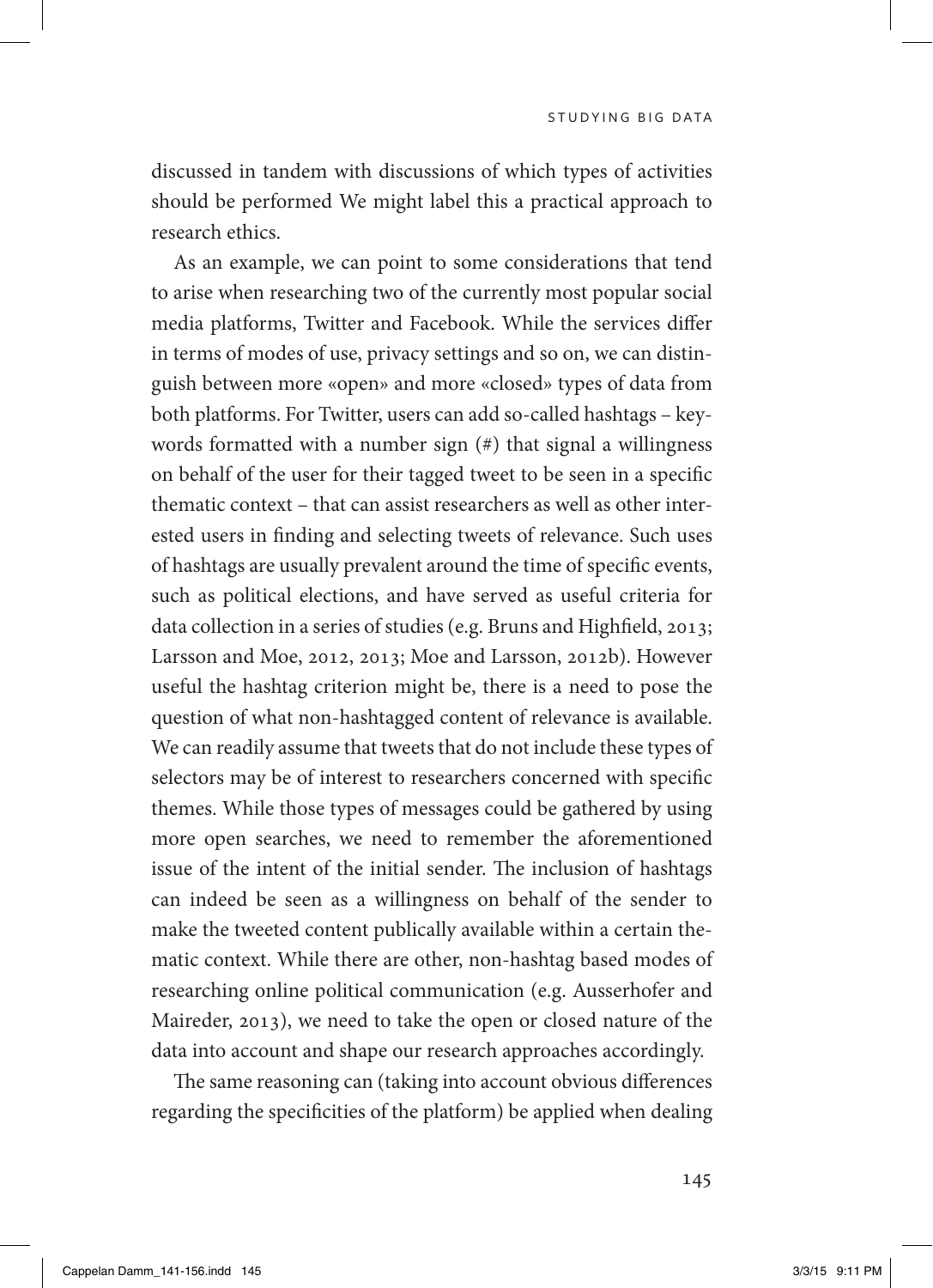with Facebook. Arguably a more locked-in service – a user essentially needs to have an account in order to gain access to most of the content – Facebook features Profiles, which is the type of Facebook presence most of us deal with in our everyday uses of the services. While Profiles are mostly associated with non-professional, personal Facebook use, professional employment has recently been taking place on so-called Pages. These Pages differ from Profiles in a number of ways – they are open to peruse by all, including by those who do not have a Facebook account, and they allow their respective owners (in this case, the political actors themselves) to extract more advanced metrics and information regarding usage rates than they would have been able to do if they had employed a personal Profile for professional matters. As with Twitter, we can differentiate between varying degrees of closed or open data here as well, where the operation of a Facebook Page at the hands of a political actor – be it individual parliamentarians, party leaders or even party accounts – could be considered a more open and public approach to the platform, thereby also making our job as researchers interested in the activities of politicians slightly less cumbersome. As general knowledge regarding privacy boundaries on Facebook are generally rather low (boyd and Hargittai, 2010), there might be issues regarding the degree to which activities of individual citizens interacting with politicians in these online spaces should be considered more or less public. The fact that many of the services available for Facebook data collection have built-in, non-revocable anonymizing features for users other than the Page owner should serve at least as a least temporary safeguard against privacy infringements when it comes to research on Facebook Pages. However, as these settings are very much in flux, researchers need to be aware of the specificities of the platforms they are interested in.

Second, the need for research ethics boards has been evident in basically all branches of scholarly activities in order to make sure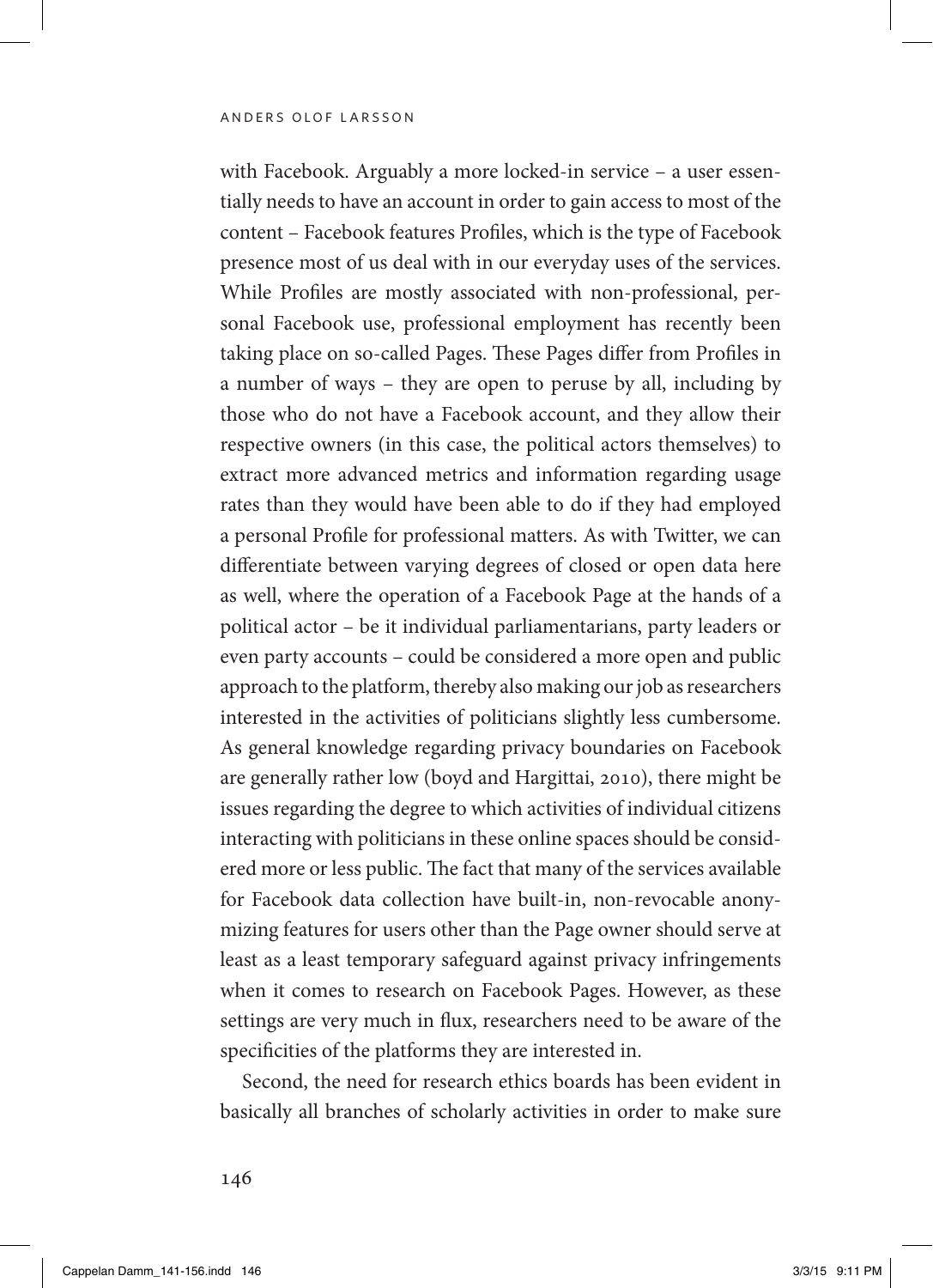scholarly efforts meet the needs and standards set by society at large. While I have dealt with my own experiences regarding the relative difficulty of trying to communicate these issues to ethics boards in a separate, co-authored paper (Moe and Larsson, 2012a), some of these points need to be raised here as well. Essentially, two issues in particular could be raised when discussing ethics boards in combination with Big Data-type research. The first of these concern what could be labeled an «offline bias» in the many forms that need to be filled out when applying for these types of consultancies. As those forms have been constructed to reflect a research environment predominately geared towards research topics far from the specificities of online environments, researchers submitting their applications find themselves having to adapt their own descriptions to offline specifics in order to get the point of the research project across in a correct way. I am not necessarily suggesting that the forms should be extensively rewritten to fit issues pertaining to online research topics exclusively, but rather that those responsible for fashioning these channels for researcher input – be they printed or not – take some time to also adapt them for the many online themes that are currently on the rise within the social sciences and humanities. As such, perhaps these forms could become more specialized for specific types of research. The point here is not that research dealing with the online environment matters differs substantially from offline inquiries; rather, those differences that do exist need to be taken into account when dealing with research projects.

The second issue has to do with the varying degrees of feedback and transparency that characterize the decision-making process of ethics boards. While the information that needs to be submitted to these boards is often plentiful and requires significant amounts of legwork from the individual researcher, the degree to which the submitter gains insight into the reasoning of the ethics board, when they have reached their decision, is of a varying nature. While the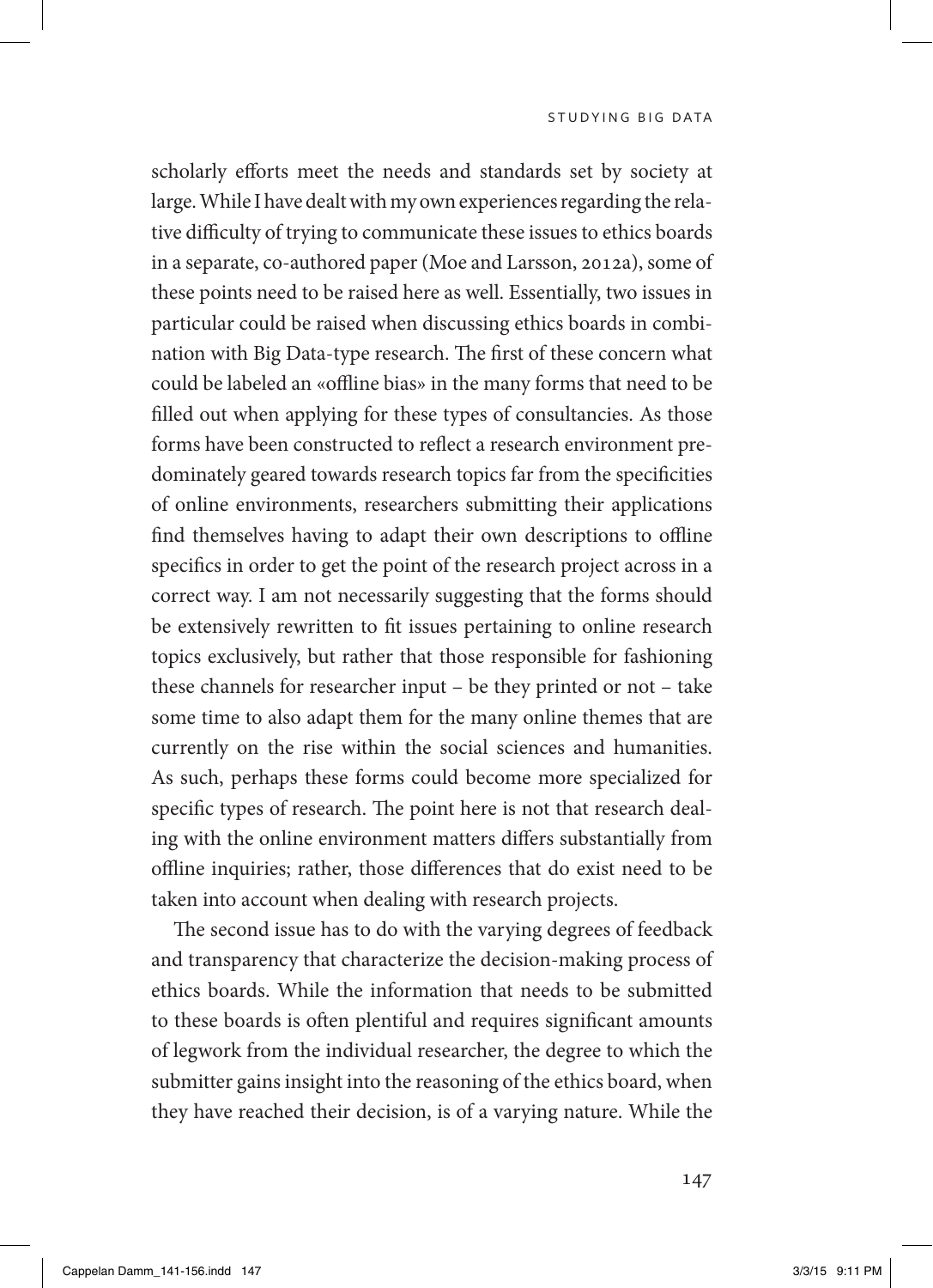proverbial «burden of proof» should indeed lie on the researcher applying for ethical consultation, we also need to make sure that the feedback received – whatever the decision – is rich enough in detail so that the individual researcher can gain insight into the ways of reasoning applied. By securing at least some degree of transparency in these interactions, and by being more open in communicating these results to the academic community as well as to the general public, we will also be able to move towards precedents that will be very helpful for other, similarly interested researchers.

The third issue has to do with the necessity of obtaining consent when performing research on human subjects. While the practice of securing the willingness of those to be included in your study is more often than not a necessity, the practicalities of performing such operations must be raised for discussion when dealing with certain research projects. As an example, I would like to point to the work performed by myself and colleagues regarding political activity in conjunction with parliamentary elections in Sweden and Norway (Larsson and Moe, 2012, 2013; Moe and Larsson, 2012a, 2012b). While we did employ a hashtag-based mode of data collection, and while this fell in line with the stated regulations (Moe and Larsson, 2012a: 123), the Norwegian ethics board suggested that we attempt to obtain «non-active consent» from the Twitter users studied. We consulted our data sets and quickly realized that such an operation would involve contacting about 9000 Twitter users in order to receive their individual consent. After contacting the ethics board and explaining the situation, we were allowed to move on with our project without shouldering the massive workload of gaining such retroactive consent. Indeed, this signals a willingness on behalf of the entity to enter into dialogue with researchers, arguably a positive starting point. As the data collection was performed only with specifically hashtagged data in mind, this decision could be seen as relatively unproblematic – but we can be sure that there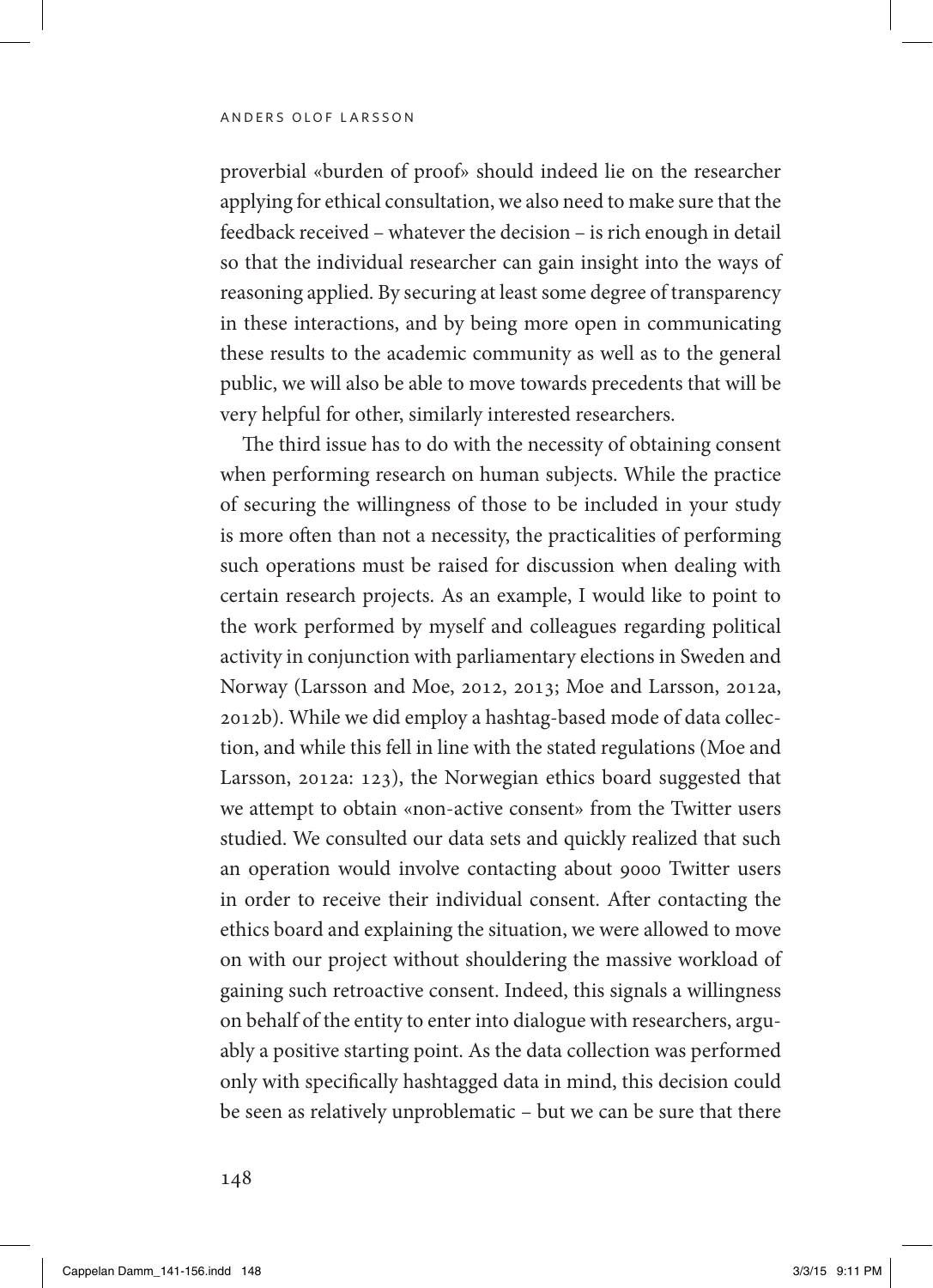are other situations – research regarding Internet use by minors, for example – where these issues are perhaps not as clear-cut.

#### **Methodological considerations**

As for challenges and questions pertaining to method when performing research on Big Data sets gathered from social media, I would like to raise four points in particular: the problem of «streetlight research,» the access to data, the stability of tools used, and finally, the competencies of researchers.

First, we can broadly conclude that among the many social media platforms available, Twitter and Facebook are (currently, at least) among the most popular, and as such, more interesting for researchers. As suggested by Lotan et al. (2011), the former of these services has indeed become quite popular among researchers – which more likely than not has to do with its accessibility in terms of how it allows for data from the service to be downloaded and archived. As such, the relative openness of the Twitter API (application programming interface) has led to a sizable number of studies dealing with this particular platform. While Twitter has put considerable restrictions regarding API access in place (e.g. Burgess and Bruns, 2012), it still must be considered more accessible than its arguably more popular competitor, Facebook. The relative ease of Twitter data collection, then, leads to what could be described as «streetlight research.» In essence, this is perhaps not a novel problem – we study what we can see, and try to make do with what is made available to us. But if the collective attention of researchers is largely directed at the second most popular service rather than at the one that boasts soaring usage rates by comparison, this could become a problem in the end. Ease of data access might be alluring, but the relative degree to which Facebook has been neglected in the same way creates a knowledge deficiency that does not serve the research community well.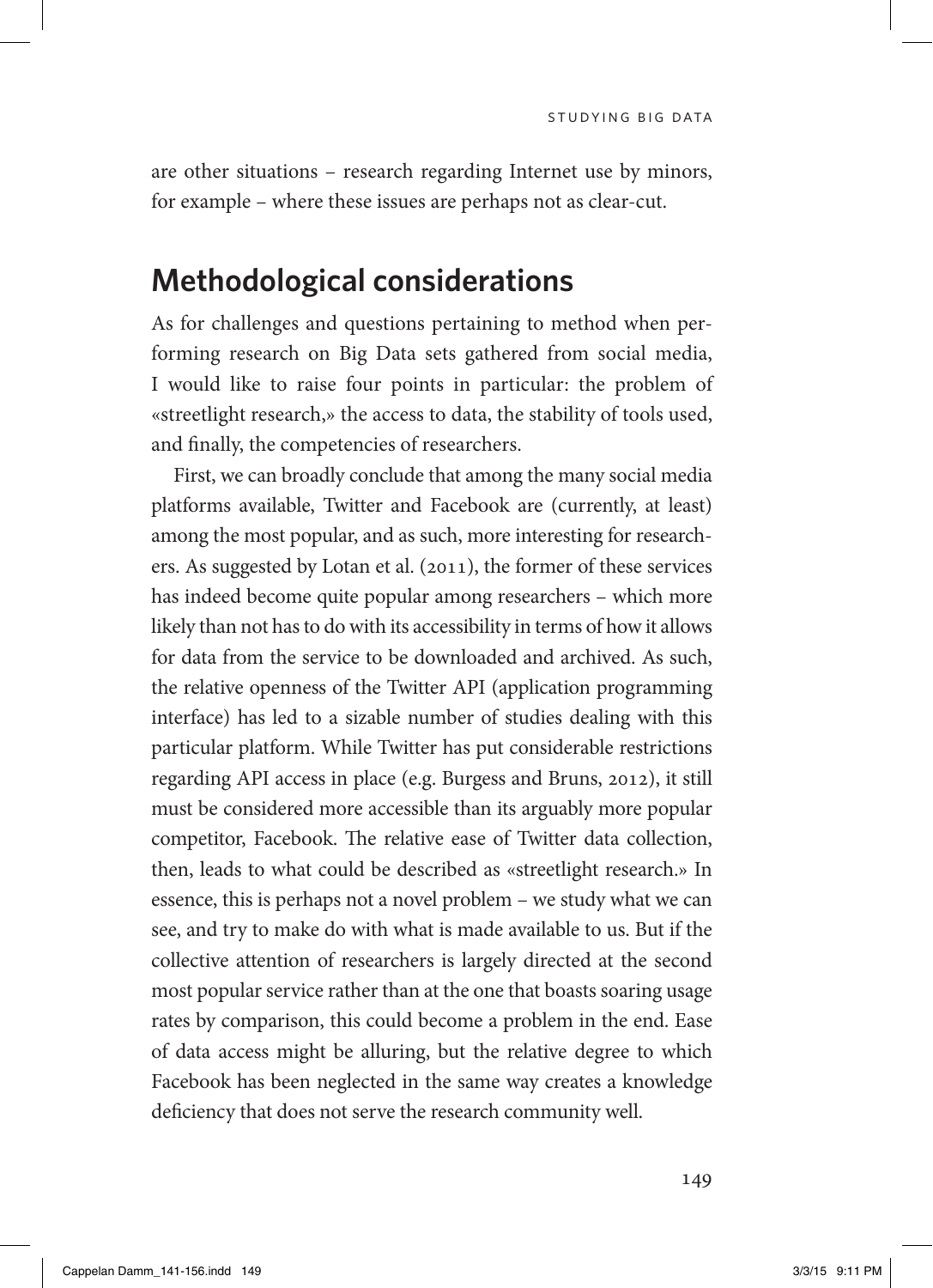Second, and related to the first point, is the problem of gaining access to data from a financial perspective. As both Twitter and Facebook have started to monetize access to certain parts of their respective APIs, partnering with third-party corporations to handle the day-to-day sales of data, it seems clear that finances will play an ever-increasing role in this type of research. For Twitter, this state of affairs can be illustrated by considering the different types of access allowed. While the so-called «firehose» API – including all the tweets sent through the service – is available, it carries with it a price tag that most academic institutions will not be able to pay. Instead, most researchers make do with what is labeled the «gardenhose» API – which provides a limited stream of tweets for free (e.g. Lewis, et al., 2013). The exact limitations of the latter API have been difficult to ascertain, but it has been suggested that the garden hose variety of access provides about one per cent of the total flow of tweets at any given time (e.g. Morstatter, Pfeffer, Liu, and Carley, 2013). As such, while we should not trust such «gardenhose» access to provide us with all data in a more general sense, more specified searches aimed at limited themes – such as the hashtag-based approaches discussed previously – should provide a fuller, more detailed data set. Of course, this is very much related to the expected scope of the hashtag examined. For Swedish or Norwegian contexts, where few citizens maintain an active Twitter account and fewer still take part in discussing political elections using the service, we can be sure to get a fuller picture than if we were to query the API for data on, say, a hashtag indicating tweets regarding a US presidential election. The key issue here is to be aware of the limitations that the tools employed for data collection carry with them and to shape one's studies accordingly. While a «garden hose» approach to data collection might be able to capture all tweets specified by a comparably limiting selection criterion, it will not be able to compete with the available commercial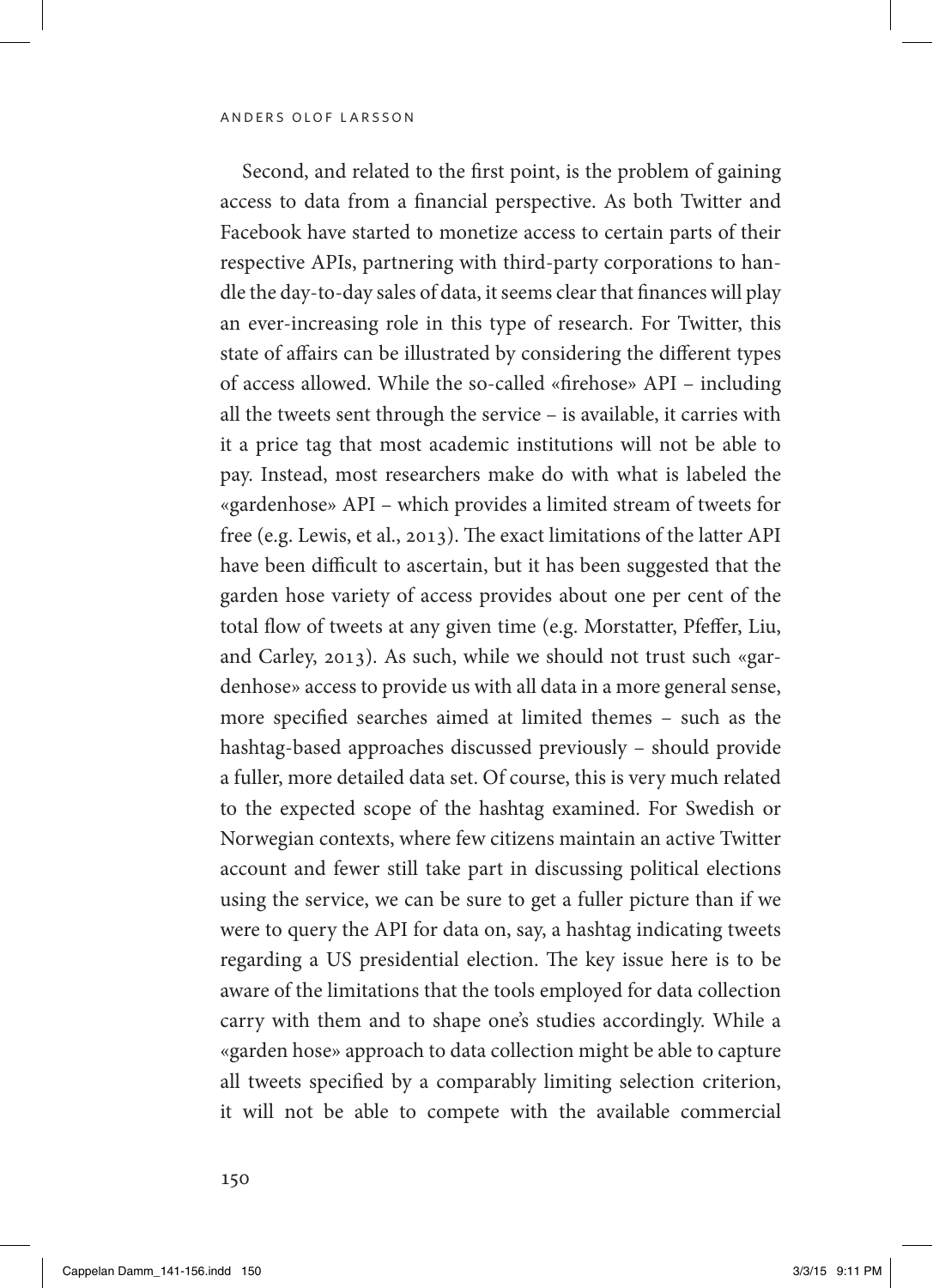studying big data

services when it comes to the collection of tweets dealing with larger events – such as US presidential elections. Moreover, while such commercial services might be able to provide comprehensive sets of data even for more wide-reaching search queries, the ways in which such data are provided are often not conducive to further research efforts. While these data can provide useful initial insights, a researcher usually wants access to the raw data set. Commercially inclined customers might have these types of «ready-made» analyses as their primary goal, while this is often not the goal of the researcher. As such, even if researchers could afford to access firehose type data, the way they are presented is often not conducive to research purposes.

Third, the stability of the tools we use for data collection and analysis is of the utmost importance. While this is less of a problem for the latter of these activities, where open-source software such as Gawk (Bruns, 2011), Gephi (Bastian, Heymann, and Jacomy, 2009) or Netvizz (Rieder, 2013) sustain large user- and support communities, the former pursuit is arguably a bigger problem. In essence, as both Facebook and Twitter grow ever more popular, the way in which access to data through their respective APIs is granted is subject to more or less constant changes. Take Twitter as an example. As pointed out by Burgess and Bruns (2012), Twitter's changing business model has led to the collapse of a number of free services that were previously available to interested researcher. Facilities like 140kit and the web version of TwapperKeeper were essentially forced to remove certain functionalities from their services, effectively rendering them largely unsuitable for further use. While this problem has been partially solved by the launch of the user-hosted YourTwapperKeeper service (TwapperKeeper, 2010), stability still remains an issue as Twitter keeps changing their modus operandi on a more or less regular basis. If access to data remains unpredictable, this will continue to be a problem for researchers.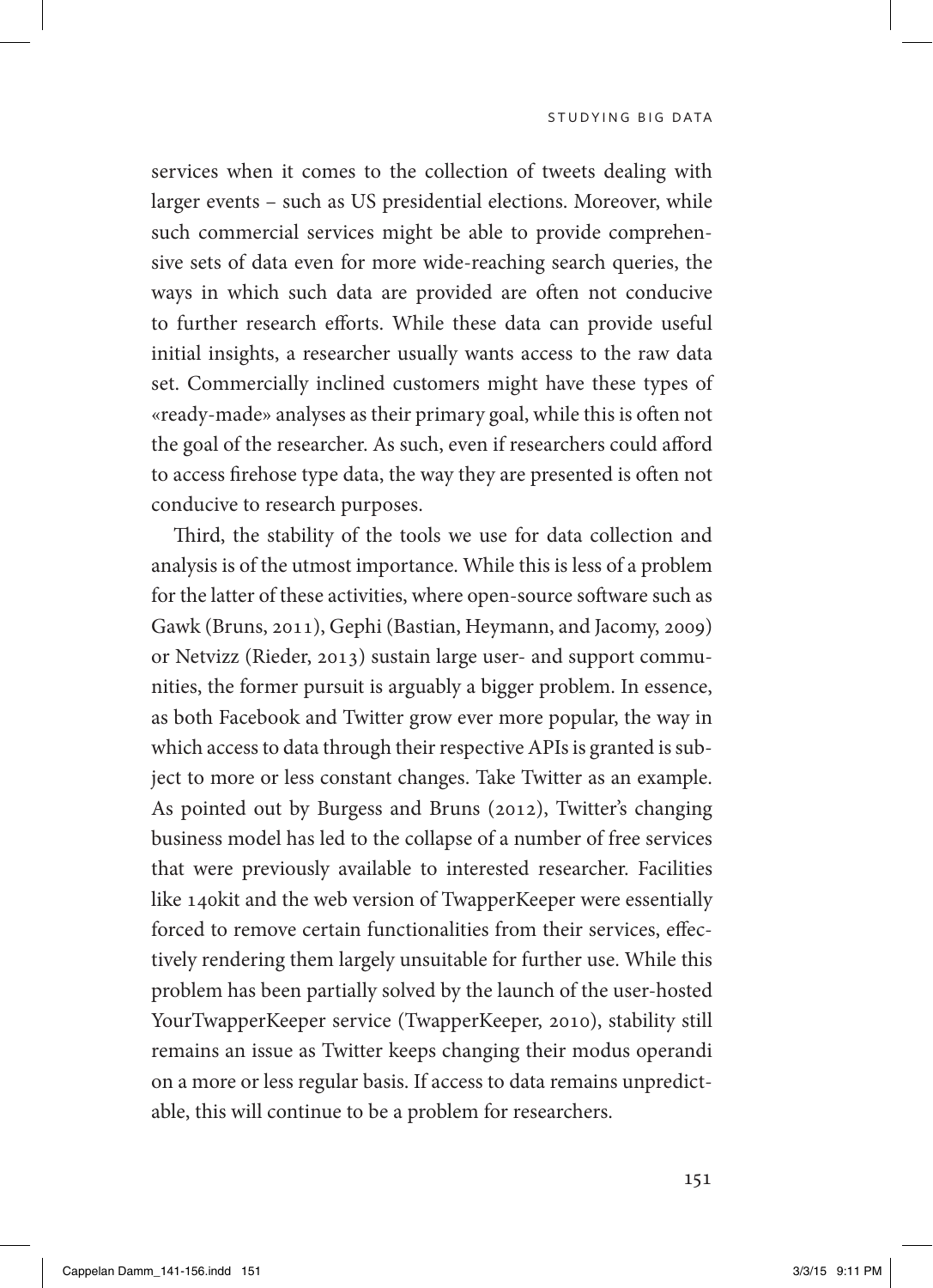As a result of this lack of stability, a number of research teams have taken it upon themselves to build their own tools for data collection. While such tools are often impressive and attuned to the needs of the specific team, the uses of these types of «homebrew» software could lead to what is often referred to as a «silo problem» down the line. If each research team makes use of their own individually constructed data collection tools, ensuring comparability between research results could become a challenge. Although scholars have different needs with regard to the type of data they work with, there is a need for a point of comparison between teams. While total homogeneity is definitely not an ideal, a complete lack of comparative possibilities is definitely problematic.

Finally, the competencies of social scientists and humanities scholars for dealing with these sometimes novel issues of data collection and analysis need to be assessed. Indeed, the need for interdisciplinary efforts is perhaps more pressing than ever before (e.g. Lazer, et al., 2009). If we disregard the aforementioned suggested «end of theory,» the next step is perhaps to further realize what scholars working within the broader confounds of computer science can bring to the table. Theory is needed to pave the way, to find paths through vast quantities of data – but more technical skills are similarly needed to provide access to and manipulate the data in ways that make them receptive to the approaches of the social sciences and the humanities. Such cooperative efforts might not always be easy to carry out (e.g. Burgess and Bruns, 2012), but there is a clear need for them. Perhaps the suggestion by Margetts and Sutcliffe (2013) to provide a sort of «dating service» for different types of researchers could be one way to help bring about these sorely needed interdisciplinary activities. Such opportunities for researchers from different disciplines could be organized in conjunction with academic conferences or other similarly suitable meeting places.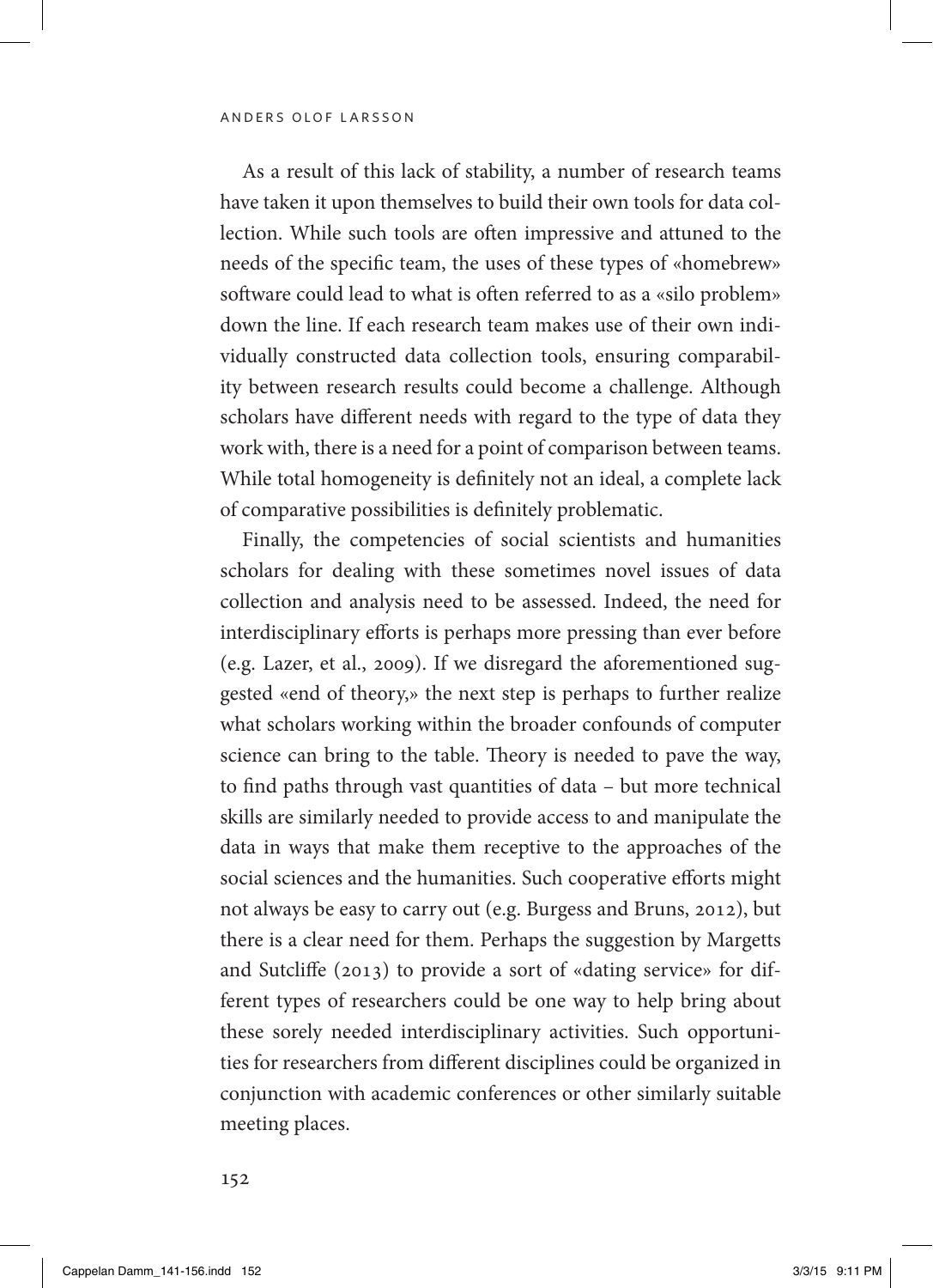#### **In closing**

The move to an online environment for social science and humanities research has indeed been fruitful for both branches. While the above considerations need to be taken into account when planning and executing a «Big Data» research project, they do not amount to a complete list. For example, the «siren-song of abundant data» (Karpf, 2012: 648) concerns the risk of the false impression of representativeness. While gauging Twitter streams and the like for the purposes of public sentiment analysis could prove an interesting methodological exercise (e.g. Groshek and Al-Rawi, 2013), researchers should be wary of making any brash conclusions concerning things to come based on social media data only. As the users and uses of social media in general, and Twitter in particular, tend to be characterized by varying sociodemographics (Hargittai and Litt, 2011; 2012), we must take such sources of bias – often geared towards societal elites – into account.

The issue of stability, mentioned above, is relevant to our understanding of the rather short history of social media platforms. Indeed, while Twitter and Facebook are currently among the more popular social media, this status is destined to come to an end when some novel service is launched and makes its claim for the online audience. With this in mind, researchers need to make sure that their instruments for inquiry – the way questions are posed or coding sheets are constructed – are «stress tested» and stable for future online platforms as well. This is almost certainly easier said than done. As rapid online developments take place, suitably aligned research instruments will enhance the quality not only of our present scholarly inquiries, but also of those to come in the future. Being prepared for these developments might help us in securing longitudinal insights regarding the uses of social media.

This chapter has outlined some of the considerations and challenges faced by researchers studying social media. While my specific starting point has been experience gained from my own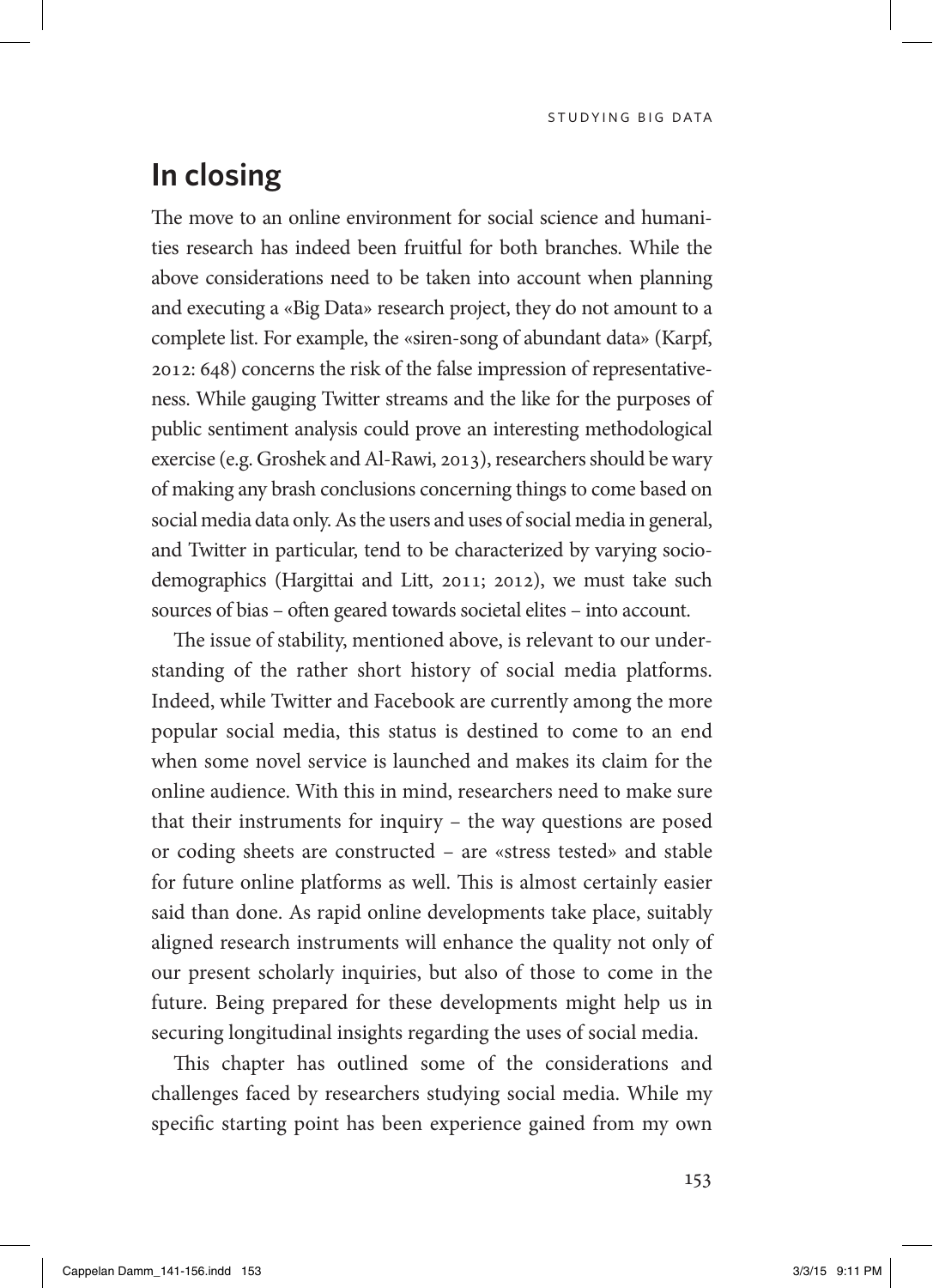research into online political communication, it is my hope that the topics dealt with here also resonate with those interested in other areas. Finally, it must be mentioned that what has been presented here should not be considered an exhaustive list of issues to be dealt with – ideally, this piece will also serve as a conversation starter for moving on to those further issues.

### **References**

- Anderson, C. (2008, 23 June 2008). The End of Theory: The Data Deluge Makes the Scientific Method Obsolete. *Wired Magazine*, from [http://](http://www.wired.com/science/discoveries/magazine/16-07/pb_theory) [www.wired.com/science/discoveries/magazine/16-07/pb\\_theory.](http://www.wired.com/science/discoveries/magazine/16-07/pb_theory) Accessed 16 March, 2014.
- Ausserhofer, J., & Maireder, A. (2013). National Politics on Twitter. *Information, Communication & Society, 16*(3), 291–314.
- Bastian, M., Heymann, S., & Jacomy, M. (2009, May 17 20). *Gephi: An open source software for exploring and manipulating networks*. Paper presented at the Third International ICWSM Conference, San Jose, California.
- boyd, d., & Hargittai, E. (2010). Facebook privacy settings: Who cares? *First Monday; Volume 15, Number 8 – 2 August 2010*.
- Bruns, A. (2011). How Long Is a Tweet? Mapping Dynamic Conversation Networks Ontwitterusing Gawk and Gephi. *Information, Communication & Society, 15*(9), 1323–1351.
- Bruns, A., & Highfield, T. (2013). Political Networks Ontwitter. *Information, Communication & Society, 16*(5), 667–691.
- Burgess, J., & Bruns, A. (2012). Twitter Archives and the Challenges of «Big Social Data» for Media and Communication Research. *M/C Journal, 15*(5).
- González-Bailón, S. (2013). Social Science in the Era of Big Data. *Policy & Internet, 5*(2), 147–160.
- Groshek, J., & Al-Rawi, A. (2013). Public Sentiment and Critical Framing in Social Media Content During the 2012 U.S. Presidential Campaign. *Social Science Computer Review, 31*(5), 563–576.
- Hargittai, E., & Litt, E. (2011). The tweet smell of celebrity success: Explaining variation in Twitter adoption among a diverse group of young adults. *New Media & Society, 13*(5), 824–842.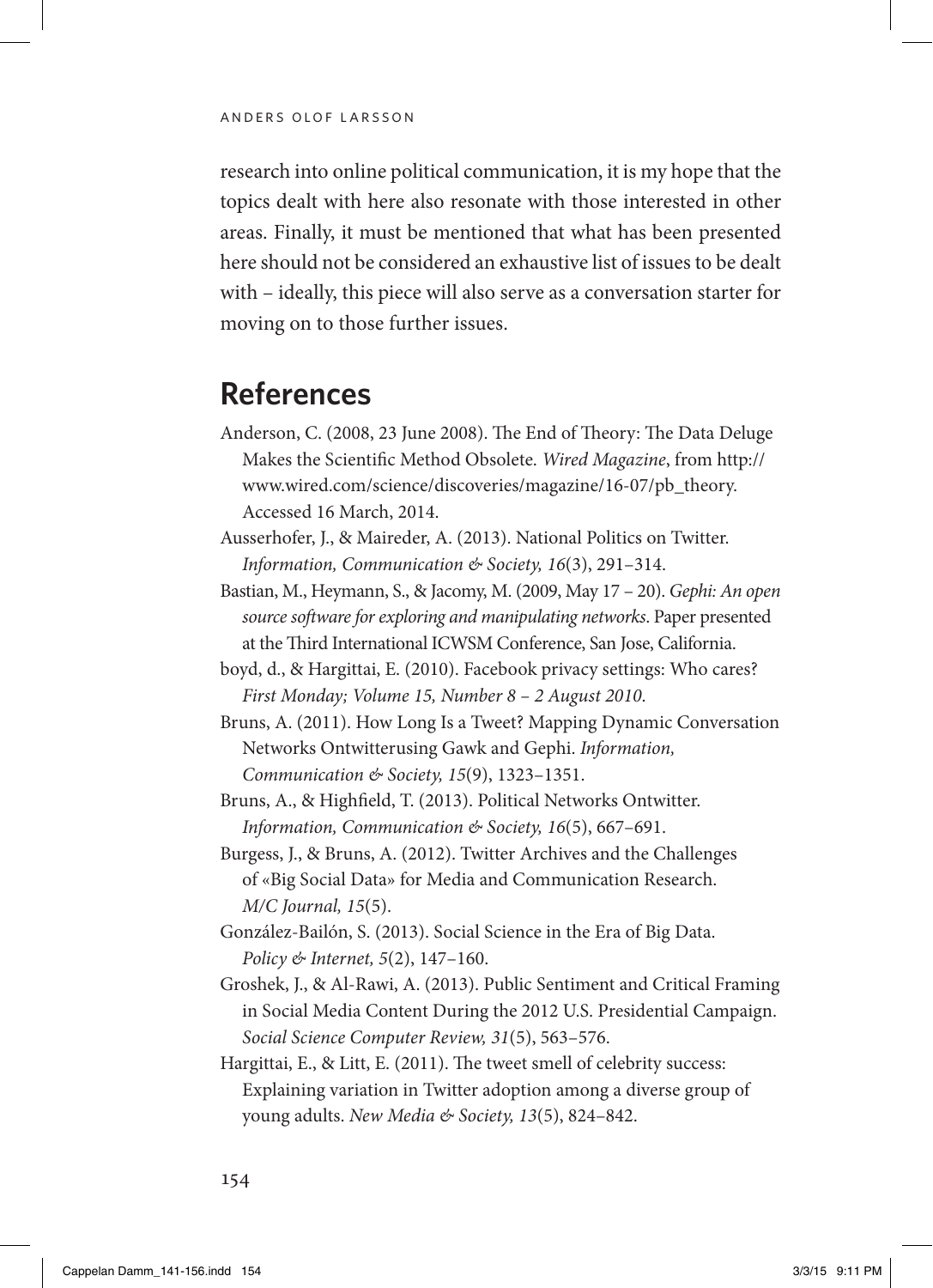- Hargittai, E., & Litt, E. (2012). Becoming a Tweep. *Information, Communication & Society, 15*(5), 680–702.
- Karpf, D. (2012). Social Science Research Methods in Internet Time. *Information, Communication & Society, 15*(5), 639–661.
- Larsson, A.O., & Moe, H. (2012). Studying political microblogging: Twitter users in the 2010 Swedish election campaign. *New Media & Society, 14*(5), 729–747.
- Larsson, A.O., & Moe, H. (2013). Twitter in Politics and Elections Insights from Scandinavia. In A. Bruns, J. Burgess, K. Weller, C. Puschmann & M. Mahrt (Eds.), *Twitter and Society*. New York: Peter Lang.
- Lazer, D., Pentland, A.S., Adamic, L., Aral, S., Barabasi, A.L., Brewer, D., et al. (2009). Life in the network: the coming age of computational social science. *Science, 323*(5915), 721–731
- Lewis, S.C., Zamith, R., & Hermida, A. (2013). Content Analysis in an Era of Big Data: A Hybrid Approach to Computational and Manual Methods. *Journal of Broadcasting & Electronic Media, 57*(1), 34–52.
- Lotan, G., Graeff, E., Ananny, M., Gaffney, D., Pearce, I., & boyd, d. (2011). The Revolutions were Tweeted: Information Flows during the 2011 Tunisian and Egyptian Revolutions. *International Journal of Communication, 5*, 1375–1405.
- Margetts, H., & Sutcliffe, D. (2013). Addressing the Policy Challenges and Opportunities of «Big Data.» *Policy & Internet, 5*(2), 139–146.
- Moe, H., & Larsson, A.O. (2012a). Methodological and Ethical Challenges Associated with Large-scale Analyses of Online Political Communication. *Nordicom Review, 33*(1), 117–124.
- Moe, H., & Larsson, A.O. (2012b). Twitterbruk under valgkampen 2011. *Norsk Medietidsskrift, 19*(2), 151–162.
- Morstatter, F., Pfeffer, J., Liu, H., & Carley, K.M. (2013, 2–4 June). *Is the Sample Good Enough? Comparing Data from Twitter's Streaming API with Twitter's Firehose*. Paper presented at the 8th International AAAI Conference on Weblogs and Social Media (ICWSM), Ann Arbor, MI, from [http://arxiv.org/abs/1306.5204.](http://arxiv.org/abs/1306.5204) Accessed 17 March, 2014.
- O'Reilly, T. (2005). What is Web 2.0? Design Patterns and Business Models for the Next Generation of Software, from [http://www.](http://www.oreillynet.com/lpt/a/6228) [oreillynet.com/lpt/a/6228](http://www.oreillynet.com/lpt/a/6228). Accessed 17 March, 2014.